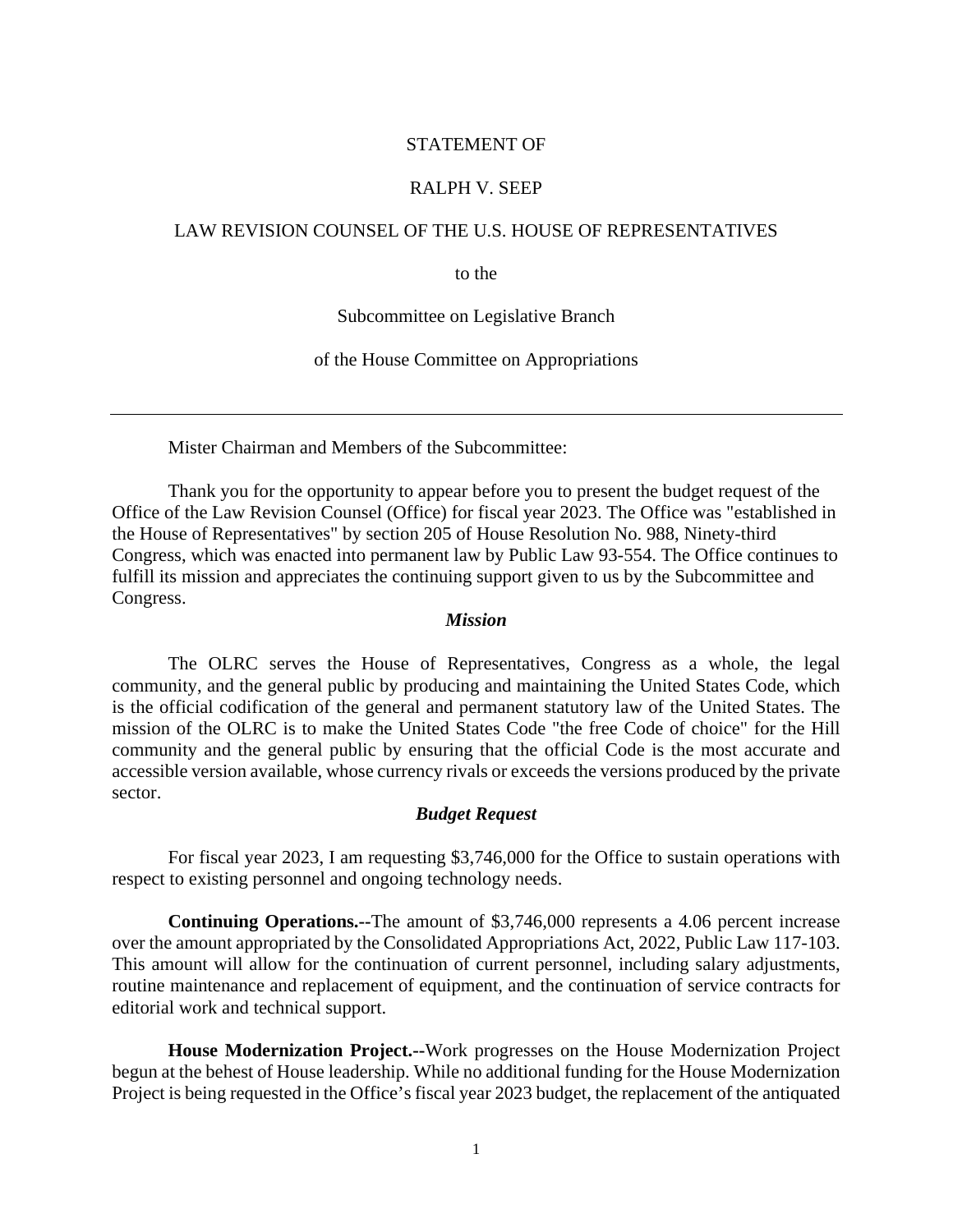technology currently used for publishing is a priority. The Office continues to work with the Office of the Clerk and with the Composition System Replacement Group of the Government Publishing Office (GPO), supporting their efforts to develop the ability to maintain congressional data in United States Legislative Markup (USLM) and publish directly from USLM files, both online and in print.

## *Functions of the Office*

The principal functions of the Office are specified by chapter 9A of title 2 of the United States Code. They are: (1) to maintain and keep current the official version of the Code, and (2) to prepare legislation to enact individual titles of the Code into positive law.

# *Maintaining the United States Code*

The United States Code contains the general and permanent laws of the United States, organized into titles by subject matter. The two primary tasks in maintaining the Code are classifying new laws and updating the text.

**Classifying New Laws.—**Every law enacted by Congress is read in its entirety by a number of attorneys to identify the general and permanent provisions and any amendments that should be classified to the Code and to decide where in the Code they should be placed. The Office gives the highest priority to this classification function, and the classification of a law is normally completed by the time it is signed by the President. While thoroughness and accuracy are the prime concerns, speed is also important so that classifications can be posted online and the required edits be executed in the Code online and made available to the public as quickly as possible.

**Updating the Text.—**Updating the text of the Code includes not only integrating new statutory provisions into existing text, but also preparing extensive editorial material enabling users to find, track, and understand the updates. This editorial material includes statutory citations and amendment notes to help track the legislative history, notes to explain such things as effective dates, cross references appearing in text, and a variety of other matters, tables to indicate the status of statutory provisions and their location in the Code, and an index. A number of Federal court rules and executive documents are also prepared and published as they are often closely connected to statutory material.

The Office publishes the Code, in both searchable and downloadable versions, on its public website and updates it continuously throughout the legislative year. The Office also publishes, in printed form, a complete new version of the Code once every six years and annual cumulative supplements in the intervening years.

### *Timeliness of Publication; Improvements in Organization*

**Timely Publication.—The timely update of a publication of the size and complexity of** the Code is a challenging task and depends heavily on the training and expertise of the staff of the Office. The Office places a high priority on retaining existing staff and also seeks to retain the services of retired employees by contracting with them for part-time work. As a result of the efforts of experienced staff, the Office has consistently published online updates in a timely manner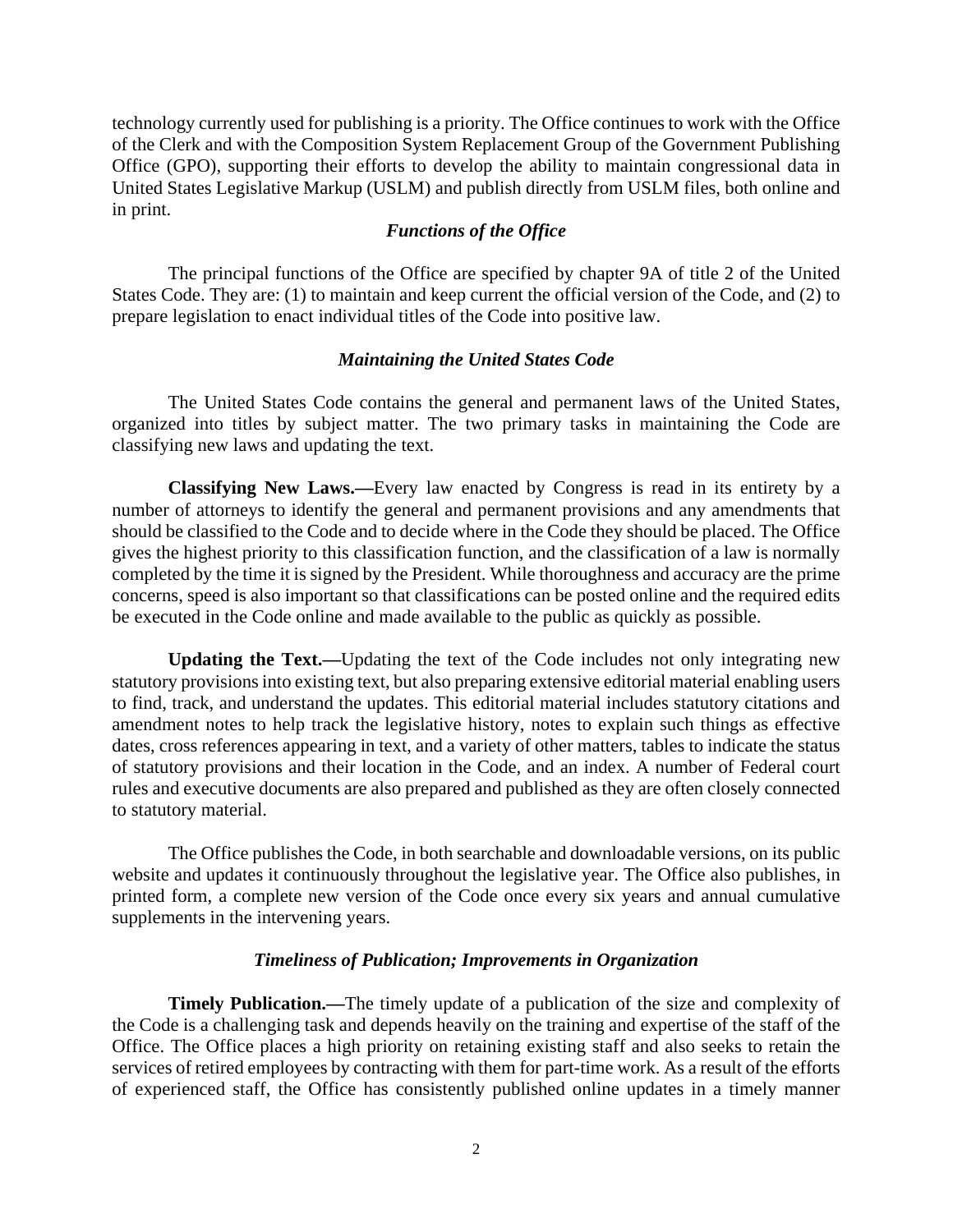without sacrificing the high level of accuracy that is expected and demanded of the official United States Code.

The Office maintains a current, easily accessible online Code in addition to producing the print Code. The Office continues to streamline its editorial practices to tailor them for an online publication that is continuously updated throughout a congressional session. The Office updated the Code online approximately 30 times during the First Session of the 117th Congress. Bulk data is made available for download in a variety of formats (XML, XHTML, PDF, and locator text files) with every update. Updates to the main table indicating the status of statutory provisions and their location in the Code, which have traditionally been published at the end of each congressional session, are now being made more frequently to correspond with publication of updates to the Code text. The Office continues to strive for timely updates of the Code through innovative editorial practices that take advantage of emerging technological possibilities.

**Improvements in Organization.**—As part of its ongoing mission to produce both a useful and a usable Code, the Office undertakes reclassification projects to identify areas of law that have become difficult to navigate or convert into XML and to improve their organization. Some past projects have improved the organization of laws within various existing titles of the Code, and others have even created new editorial titles containing material that had been scattered throughout the Code. More detailed information on these projects is available at [http://uscode.house.gov/editorialreclassification/reclassification.html.](http://uscode.house.gov/editorialreclassification/reclassification.html) In addition to carrying out the reclassification projects themselves, the Office drafts and submits bills that amend existing statutory references so that they reflect the newly reorganized provisions.

## *Positive Law Codification*

The second principal function of the Office is to prepare legislation to enact individual titles of the United States Code into positive law as required by 2 U.S.C. 285b. The Code currently consists of 27 positive law titles and 26 non-positive law titles (one title is reserved). A positive law title is a title that has been enacted into law by Congress in the form of a title of the Code. In contrast, a non-positive law title is an editorial compilation by the Code editors (the Office of the Law Revision Counsel or its predecessors) of various acts separately enacted into law by Congress.

Positive law codification is a complex process. It may take a codification attorney a year or more to prepare a codification bill for introduction. There is an extensive period for comment and review as the draft bill is prepared and submitted to the House Committee on the Judiciary. Congressional committees, Government agencies, legal experts, and members of the public are invited to review and comment on the bill to ensure that the meaning and effect of the law as restated in the new title remains unchanged and to achieve the best possible organizational structure for the new title.

If revisions are required after the bill is introduced in the House, the codification attorneys prepare the necessary amendments. The codification attorneys may prepare a new version of the draft bill, which is then reported by the Committee on the Judiciary as an amendment in the nature of a substitute. Typically, the bill is passed by the House under suspension of the rules. In the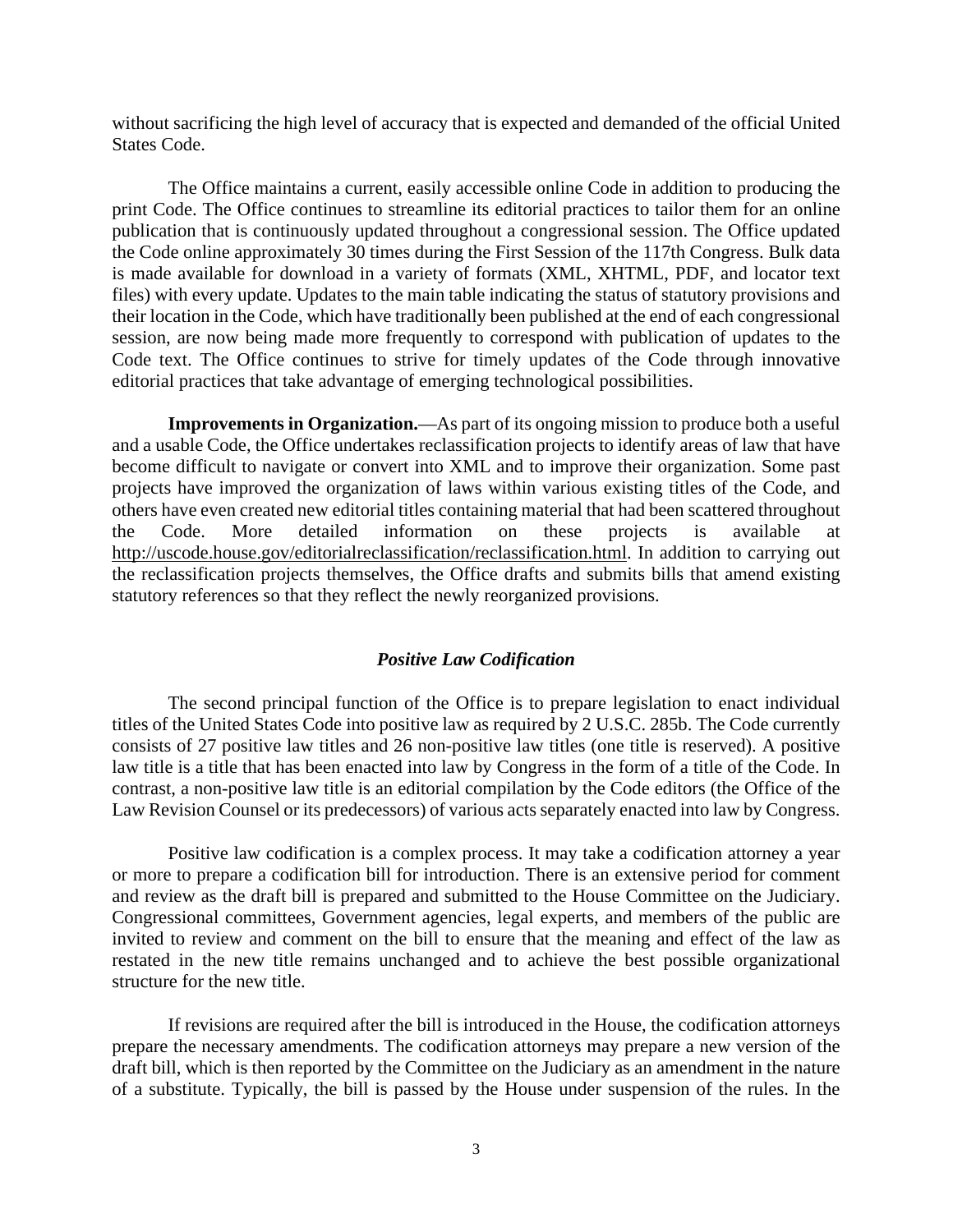Senate, the bill goes to the Committee on the Judiciary and the process continues until the bill is passed by the Senate, typically by unanimous consent. In most cases, a codification bill must be updated several times for new legislation and reintroduced in several Congresses before finally being enacted. The codification attorneys are involved throughout the process, working with the staffs of House and Senate committees, Government agencies, and others to perfect the bill and move it toward enactment.

In the second session of the  $117<sup>th</sup>$  Congress, the Office is working with the staff of the Senate Judiciary Committee on passage of 8 bills prepared by the Office that the House passed in the first session. The Office also has requested comments on a bill to enact into positive law title 6, "Domestic Security", and plans to shortly do the same for a bill to enact into positive law title 48, "Territories and Insular Possessions". The Office continues to work on several other codification projects.

#### *House Modernization Project*

No additional funding for the House Modernization Project is being requested in the Office's fiscal year 2023 budget, but the work is ongoing. The House Modernization Project was originated in 2012 as a set of interrelated projects being undertaken by the House Office of the Law Revision Counsel and the House Office of the Legislative Counsel in consultation with representatives from the Committee on House Administration, the Legislative Computer Systems branch of the Office of the Clerk, and the Acquisitions Management branch of the Office of the Chief Administrative Officer.

In the Office of the Law Revision Counsel, work on the House Modernization Project proceeds in three stages. In the first stage, a conversion tool was designed and implemented to enable the Office to convert the United States Code into XML. Since July 2013, the Office has made the Code available for use and bulk download in XML through the Office's website.

In the second stage, a new system for codification bills was designed and implemented to enable the Office to produce codification bills and associated material in XML. The old production tools were outdated. The new production tools enable the Office to draft bills in XML. In the summer of 2015, the new system was delivered. It is being used for live production work, and refinements are underway to continue to improve functionality.

In the third stage, a new XML-based system for editing and updating the United States Code is being designed and implemented. Currently, the Office uses a specialized suite of internally developed software programs to edit and update the Code. The current methodology works well to promote accuracy and efficiency, but it is an outdated, MicroComp-based system. The bill classification component of the new system is substantially complete, and work continues on the editing and updating components. The goal is to transition to the new system for Code production later in 2022.

USLM is a state-of-the-art schema developed as part of the Office's work on the House Modernization Project. The USLM schema is designed to be extensible, and it is increasingly being considered as the emerging standard for maintaining congressional data. Congress needs to replace